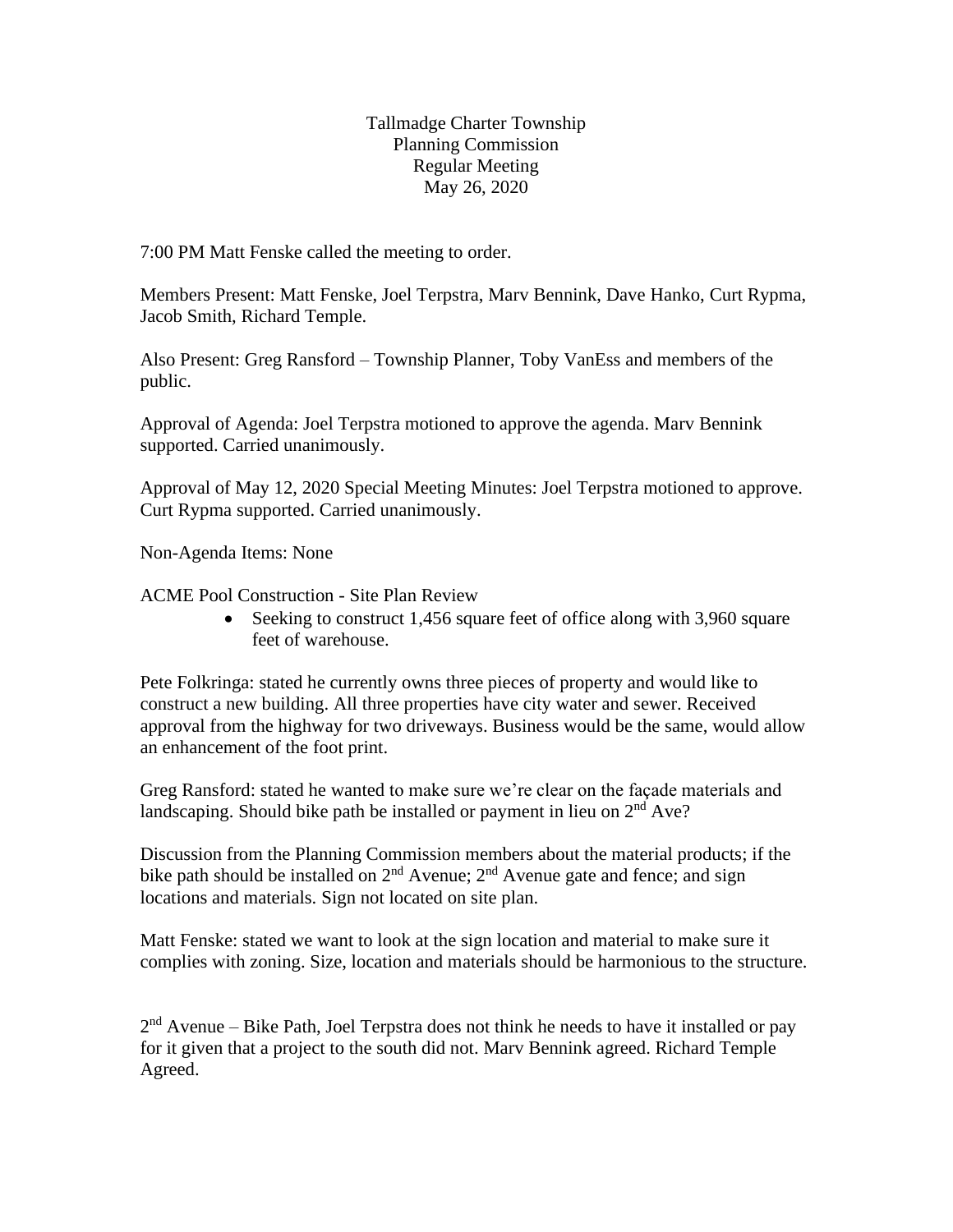Marv: stated he has concern about green belt screening perpendicular to  $2<sup>nd</sup>$  Avenue, property to the south.

Points of Discussion from the Planning Commission:

- LP Board and Batten Acceptable with Stone.
- Talked about no bike path on  $2<sup>nd</sup>$  Avenue.
- Green Belt on Residential side perpendicular to  $2<sup>nd</sup>$  Avenue.
- $2<sup>nd</sup>$  Ave. Access need to talk to FD Will be administrative action with Greg and Toby. Gate stays but Wire fence does not.
- Water Participation Agreement If water goes down  $2<sup>nd</sup>$  Ave.
- Sign administrative review when the applicant applies for the permit.

Marv Bennink provided a motion to approve the site plan as presented, which includes the Site Plan Review Application, dated 8-30-19 (1 page); Site plan sheets prepared by Moore & Bruggink, dated August 2019, with a revision date of 05-14-2019, which include: Site Survey-Removal Plan, Sheet 1 of 5; Site Layout Plan, Sheet 2 of 5; Site Util-SESC Plan, Sheet 3 of 5; Site Landscape Plan, Sheet 4 of 5; Site Details, Sheet 5 of 5 and; Elevation Page A-1 and Elevation Page A-2, prepared by Funkhouser and Jones, dated 03/18/2020; Floor Plan Page A-3, prepared by Funkhouser and Jones, dated 03/18/2020 and; Photometric Calculations sheet, Page 1 of 1, drawn by PDZ, dated 3/5/2020; Terra Brown LP SMARTSIDE siding specification photo sheet (1 page); the website link provided for the stone façade and; CertainTeed Technical Data Sheet (3 pages);

With the following conditions:

- Combination of the lots as presented within the site plan, which include parcel number 70-10-01-480-015 and parcel number 70-10-01-480-019 prior to the issuance of a building permit;
- The trees identified by "Proposed Treeline" and "Existing Trees to Remain" on Sheet 4 of 5 will be replaced with evergreens where dead trees exist along the property to the south. The evergreens shall be planted at no less than six (6) feet in height and ten (10) feet on center, in two (2) staggered rows.
- $\bullet$  2<sup>nd</sup> Ave. pedestrian pathway is not required.
- A finalized stone façade specification sheet, consistent with the website link provided, approved by staff;
- The Township Attorney is satisfied with the content of the reciprocal easement document prior to the issuance of a building permit;
- The content of the Township Engineer review letter is satisfied prior to issuance of a building permit and;
- The standard Water and Sewer Special Assessment Agreement shall be executed,
- Gate will remain as presented and shall be reviewed by the Fire Department and approved administratively, and no wire fencing is permitted.
- Signage shall be approved administratively and shown on the site plan.